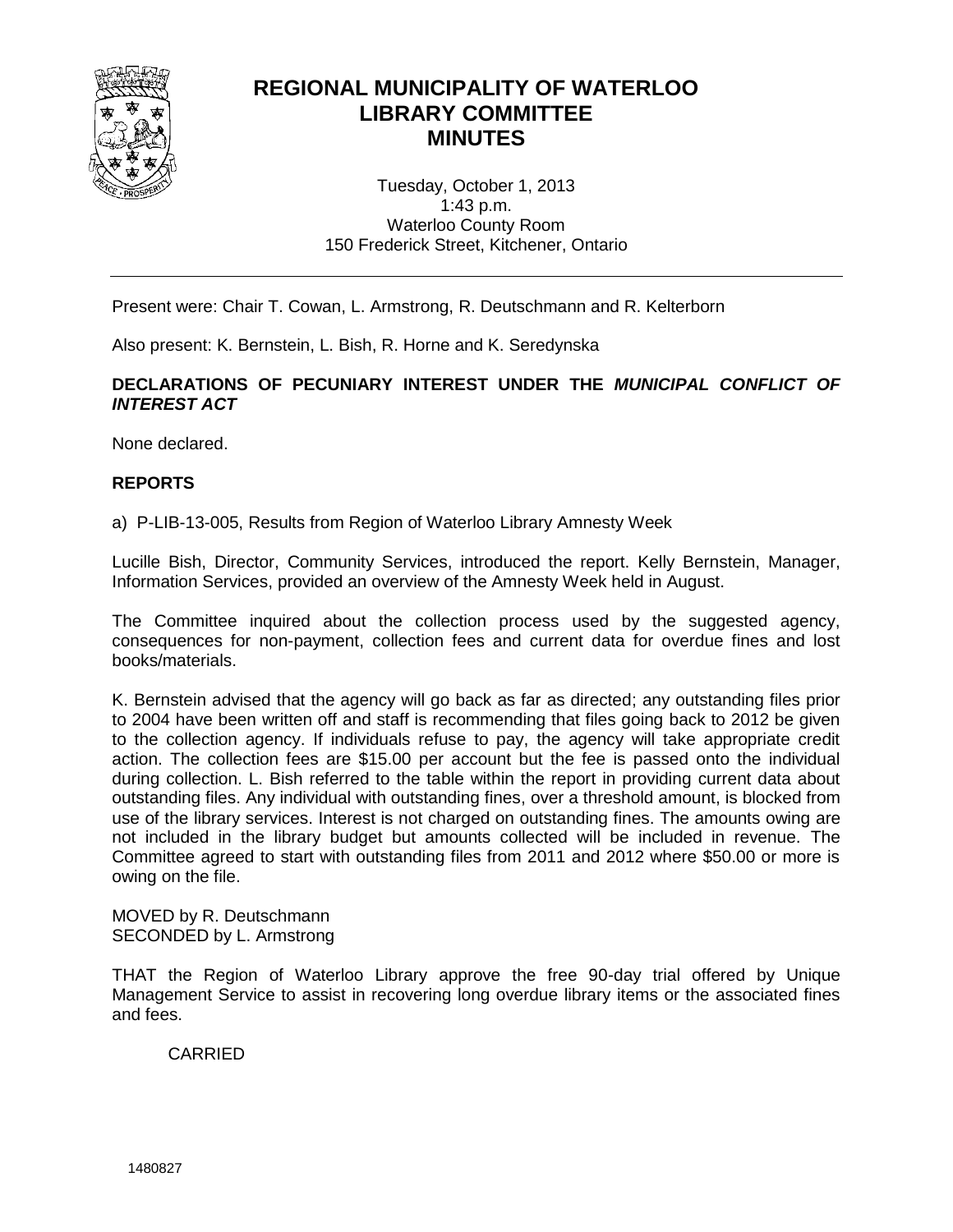b) P-LIB-13-006, Signage for Library Branches

L. Bish provided introductory comments. Katherine Seredynska, Manager, Public Services, summarized the activities to date and the options available, citing \$15,000 as the typical quoted cost for each outdoor sign. She stated that staff are investigating interior screens for projecting messages with library activity updates. In addition, she recommended that way- finding signs be installed for other library locations to increase community awareness.

The Committee discussed the options presented and agreed that exterior signage is more costly than first anticipated and that the earmarked funds be returned to the library capital budget. The Committee expressed interest in having staff further investigate the details and costs for interior display units and way-finding signs. The Townships will continue to seek out community partners for message-sharing on outdoor signs currently in place. Staff were directed to come back to the Committee with additional information about interior signs in 2014.

#### **INFORMATION/CORRESPONDENCE**

a) Memo: Region of Waterloo Library Periodic Financial Report: January to August 2013

L. Bish provided a summary of the year-to-date expenditures advising that total expenditures are 5% less than the year-to-date budget. She advised that the department transfers are related to Facilities costs and will be reconciled at the end of the year. The format of the future report will be revised to make variances easier to identify.

Received for information

b) Region of Waterloo Library Operations Highlights: April to September 2013

K. Bernstein and K. Seredynska gave the Committee highlights of library activities during the second and third quarters of 2013.

Received for information

## **OTHER BUSINESS**

a) Proposed Library Committee Meeting Dates for 2014

L. Bish offered proposed meeting dates for 2014: April 1, June 17, September 30 and November 4. The Committee accepted the proposed dates.

b) Council Enquiries and Requests for Information Tracking List

The single item noted will be removed as a result of Committee discussion.

Received for information

c) E-services Promotional Items

Staff distributed a variety of library e-services promotional items to the Committee.